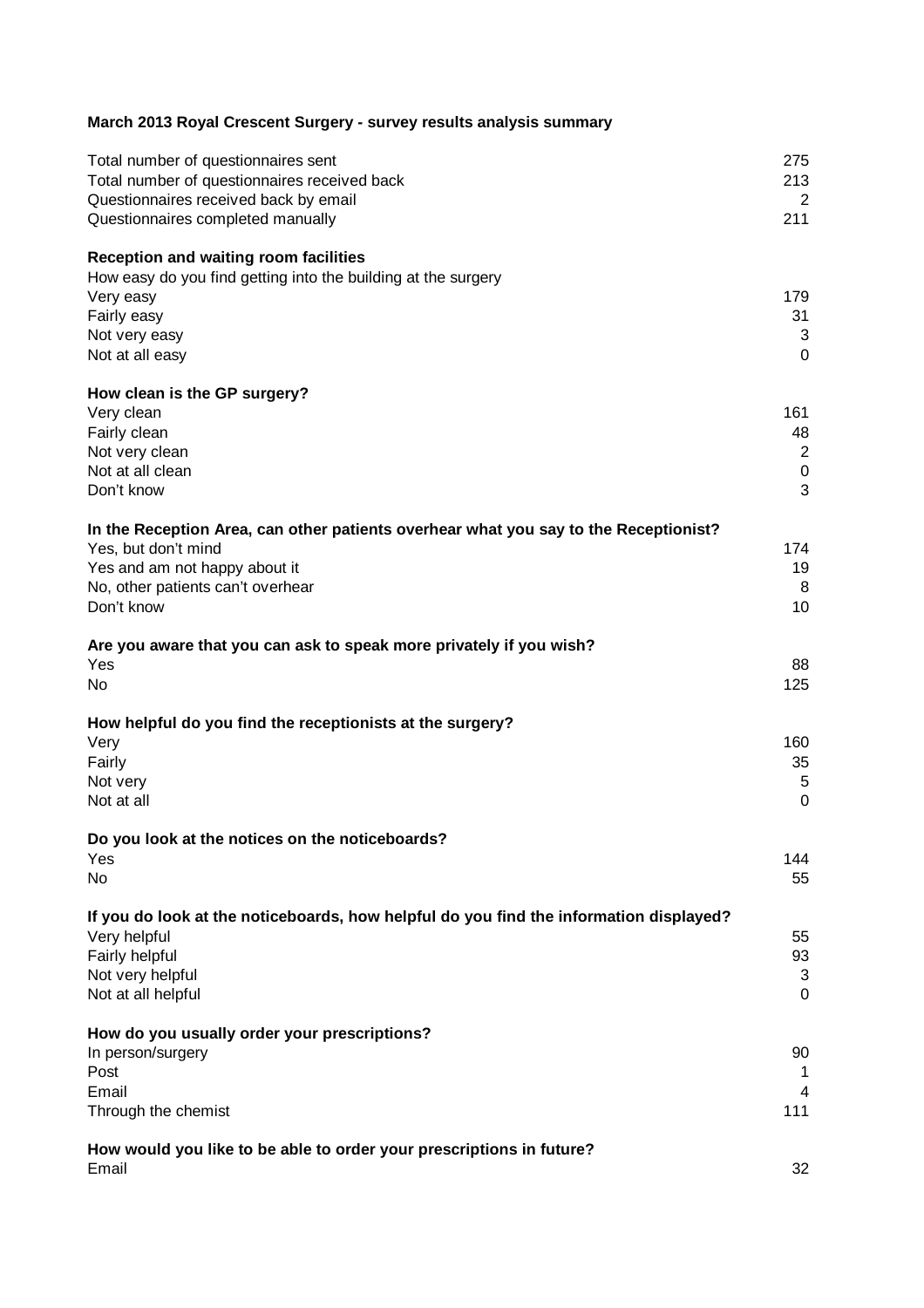| Telephone<br>Online                                                                              | 72<br>32 |
|--------------------------------------------------------------------------------------------------|----------|
| In person/surgery                                                                                | 73       |
| Are you aware that you can arrange for local pharmacies to order and collect your prescriptions? |          |
| Yes and I use this service                                                                       | 89       |
| Yes but don't wish to use the service                                                            | 68       |
| No but may use it in future                                                                      | 33       |
| No and don't want to use it                                                                      | 7        |
| Would you like to be able to collect prescriptions on Saturday mornings?                         |          |
| Yes                                                                                              | 123      |
| No                                                                                               | 62       |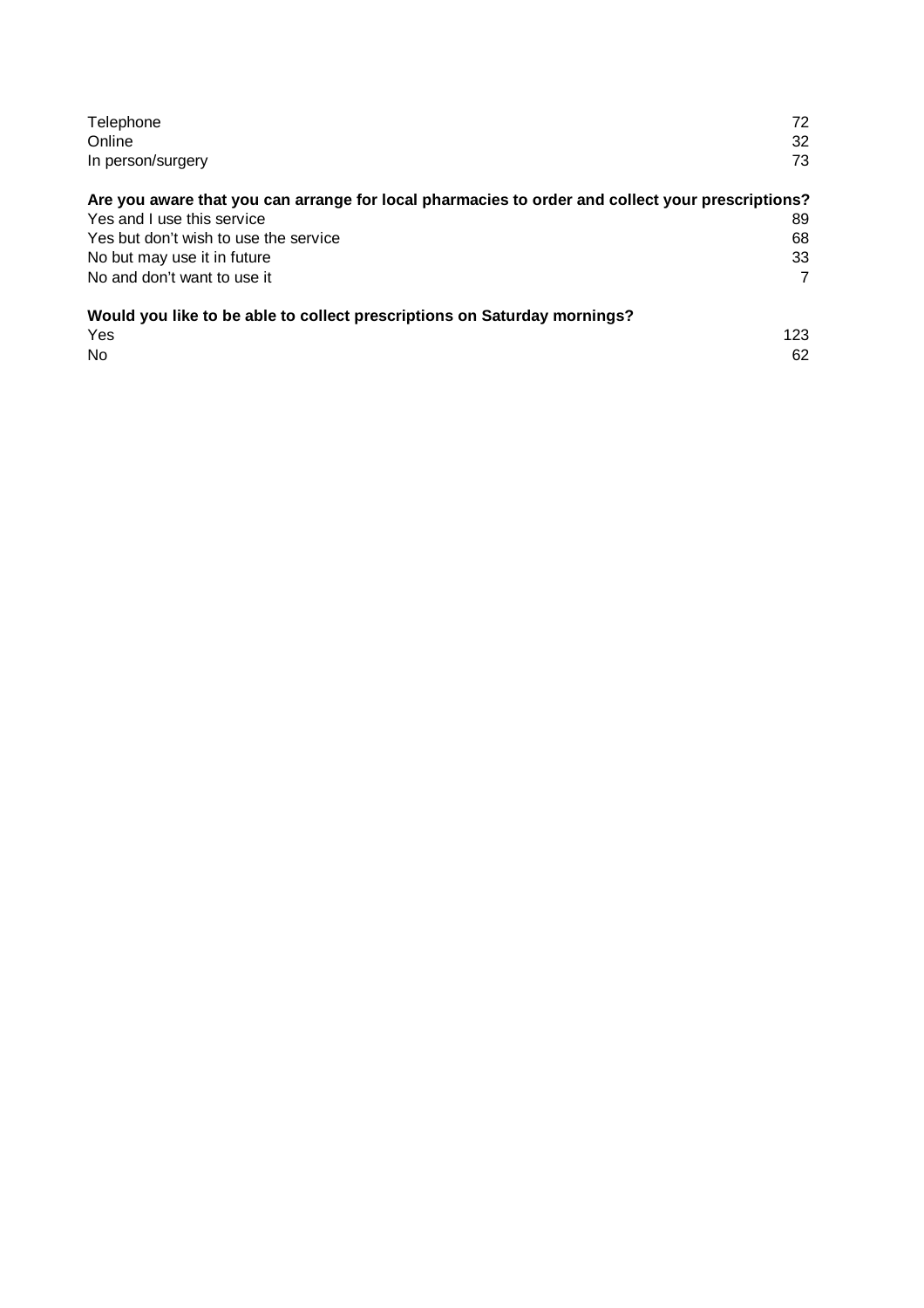| %                                     |  |  |
|---------------------------------------|--|--|
| 77%<br>$1\%$<br>99%                   |  |  |
| 84%<br>15%<br>$1\%$<br>$0\%$          |  |  |
| 76%<br>23%<br>$6\%$<br>$0\%$<br>$1\%$ |  |  |
| 82%<br>$9\%$<br>$4\%$<br>$5\%$        |  |  |
| 41%<br>59%                            |  |  |
| 75%<br>16%<br>$2\%$<br>$0\%$          |  |  |
| 68%<br>26%                            |  |  |
| 26%<br>44%<br>$1\%$<br>$0\%$          |  |  |
| 42%<br>$0\%$<br>$2\%$<br>52%          |  |  |
| 15%                                   |  |  |